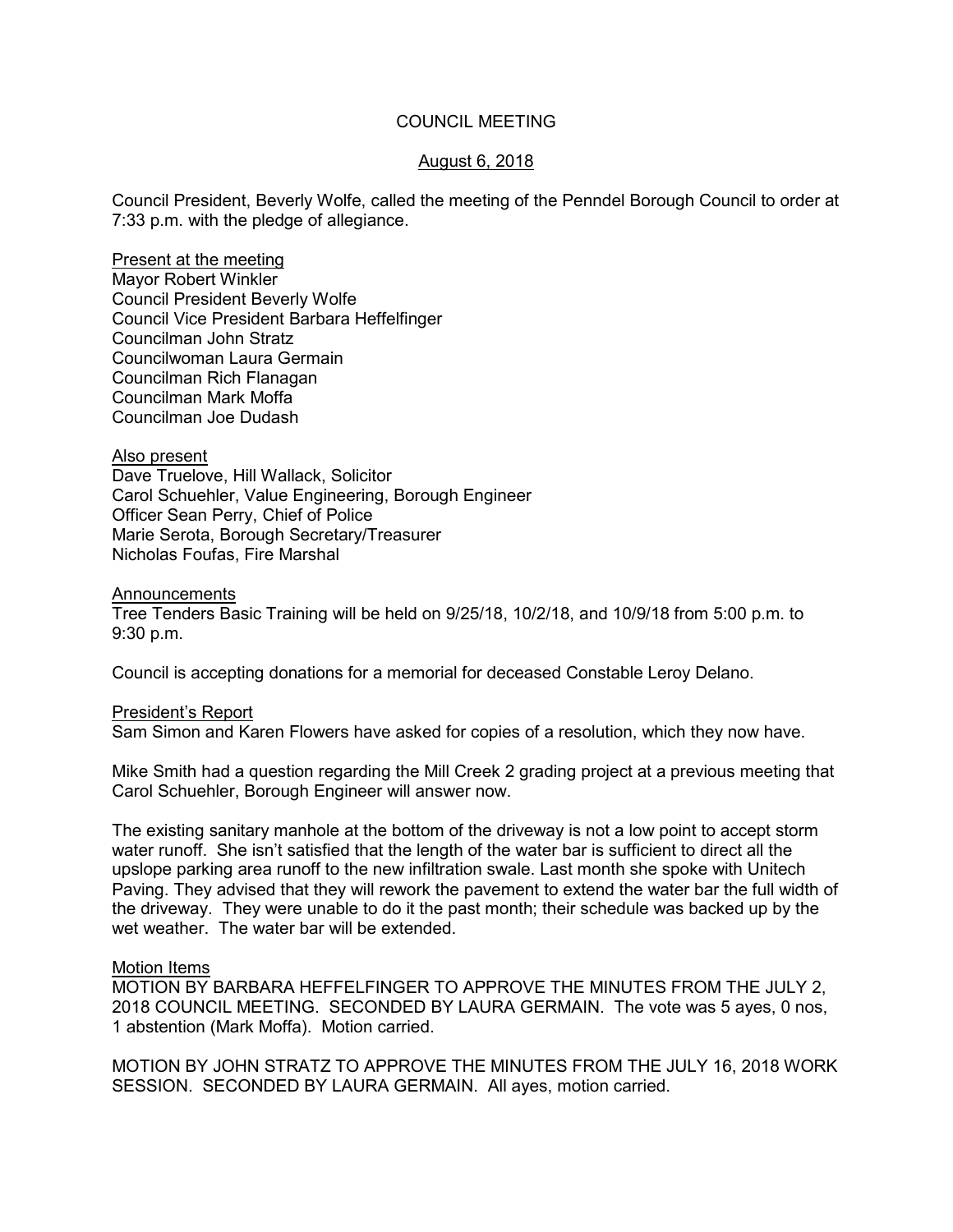#### MOTION BY BARBARA HEFFELFINGER TO PAY THE FOLLOWING BILLS FOR THE  $MONTH$   $\Omega$   $F$   $\Omega$   $\Omega$

|                | IVIUN I FI UF JUL I .<br><b>General Fund</b><br><b>Fire Tax Fund</b><br><b>Refuse Fund</b><br><b>Sewer Fund</b><br><b>Capital Reserve Fund</b><br><b>Liquid Fuel Fund</b><br><b>Escrow Fund</b> |              | \$47,082.94<br>s.<br>\$14,839.33<br>\$9,542.43<br>\$<br>\$<br>\$9,526.72 | 436.28<br>84.98<br>4.63 |
|----------------|-------------------------------------------------------------------------------------------------------------------------------------------------------------------------------------------------|--------------|--------------------------------------------------------------------------|-------------------------|
| <u>Payroll</u> |                                                                                                                                                                                                 |              |                                                                          |                         |
|                | General Fund                                                                                                                                                                                    |              |                                                                          | \$19,563.86             |
|                | Sewer Fund                                                                                                                                                                                      |              |                                                                          | \$2,323.20              |
|                | Refuse Fund                                                                                                                                                                                     |              |                                                                          | \$<br>499.85            |
|                |                                                                                                                                                                                                 | <b>Total</b> |                                                                          | \$22,386.91             |
| Escrow Bills:  |                                                                                                                                                                                                 |              |                                                                          |                         |
| Verrichia:     |                                                                                                                                                                                                 |              |                                                                          |                         |
|                | Hill Wallack LLP                                                                                                                                                                                |              |                                                                          | \$1,891.20              |
|                | Escrow Releases:                                                                                                                                                                                |              |                                                                          |                         |
|                | <b>Brynn Homes II</b>                                                                                                                                                                           |              |                                                                          | \$ 834.83               |
|                | <b>Country Builders</b>                                                                                                                                                                         |              |                                                                          | \$161.46                |
|                | JT & Sons                                                                                                                                                                                       |              |                                                                          | \$1,500.00              |
|                | <b>ND Real Estate</b>                                                                                                                                                                           |              |                                                                          | 8.57<br>\$              |
|                | <b>Penndel Apartments</b>                                                                                                                                                                       |              |                                                                          | \$4,858.57              |
|                | Penndel Realty, LLC                                                                                                                                                                             |              |                                                                          | \$272.09                |

#### Pre-paid Check

Check #12060 dated July 5, 2018 made out to Langhorne Postmaster in the amount of \$267.48 for 3rd quarter sewer/refuse postage

SECONDED BY JOE DUDASH. All ayes, motion carried.

Dave Cahill asked where Penndel Apartments were. Beverly Wolfe responded that it is Westover Co./Mill Creek Apartments.

Mayor's Report – Mayor Winkler read his report, which is attached.

Chief's Report – Chief Perry read the report, which is on file in the secretary's office.

Fire Marshal's Report – Fire Marshal Nick Foufas read the report, which is on file in the secretary's office.

#### Solicitor's Report

Reviewed several Right to Know Requests. Frequent communications with council members, administration and other professionals on various issues. Helped draft resolutions and reviewed other items as well as ordinances and other documents regarding running the borough and legislation within the borough. Reviewed land development and zoning matters, pending matters and had meetings regarding the same. Reviewed contract and grant information and did legal research of various issues and reported some of the findings depending on circumstances to appropriate persons, secretary, assistant secretary, other professionals and council members.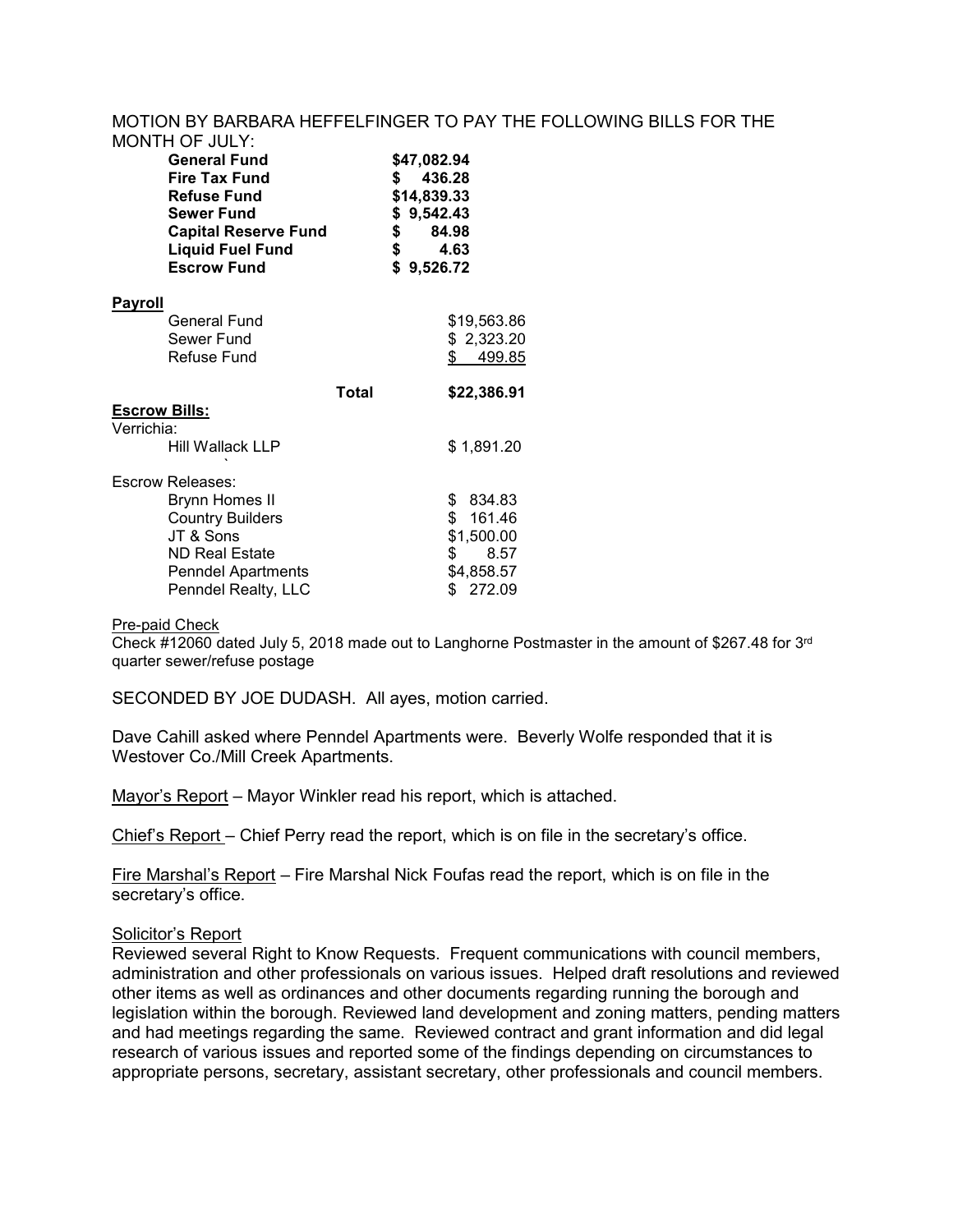Engineer's Report – Carol Schuehler read the report, which is attached.

Council President Beverly Wolfe distributed to Council an article from the Philadelphia Inquirer dated June 29, 2018 regarding the street light procurement program. There are only 35 municipalities in the program with the DVRPC. Mark Moffa did some research on the program and said there has been a lot of concern regarding the blue LED lights. He mentioned a report from two years ago quoting electrical and electronic engineers regarding municipalities that entered the program early (around 2008) and were sorry that they did. Residents complained about the blue lights. The information from research was that the blue lights are better on the eyes but there were issues with them. There have been changes in the percentage of the blue lights over the years. He asked borough engineer if we will be getting the newer version of blue lights or would they be the original ones that there were complaints about. Ms. Schuehler responded that there will be access to professionals that have that information as part of the program. They will select a design services professional to handle all of that information. Mark said unfortunately this information will be available to us after we pay the \$5,000.00 fee. John Stratz said that at the informational meeting he and Carol Schuehler attended there was no mention of quality of light. Mark said that the information provided to them had a minimal amount of information on the blue light concerns. The lighting designers will decide the type of lighting that will benefit our specific needs. Mark Moffa said that at this point we don't know who the contractors will be. The DVRPC will have all of the municipalities together. There will be one municipality that will accept volunteers to be on their board. They will select the design professional and legal consultant. Carol Schuehler said it is the DVRPC that is handling this not an unknown entity and is funded with grant money from the DEP. In the September of 2016 article it said that the standard has changed in the industry and what is being installed. Carol confirmed that the commitment is to pay the \$5,000.00 fee but nothing further. Joe Dudash asked if Council will be able to choose the contractors after all of the information is received. Carol explained before they will put it out for bid they will select the design services professional, who will design all of the lighting and manage the contracts and the legal professional who will oversee the contracts. They will likely select the lowest qualified bidder. They will provide services that she would normally provide during a street contract. Joe Dudash said that Hulmeville Borough already has their new lights and asked why we have to pay a front man \$5,000. Ms. Schuehler said she isn't familiar with their program but they may already have their design consultant. The contractor will come in to the borough and present their plan to Council.

Kevin Konski, 126 W. Lincoln Hwy., said there are articles out there that address the color temperature issue. The manufacturers have adjusted the color temperatures in the lights to address this issue. He works in a facility that just installed LED lighting. The electric bills have dropped \$50,000 a month. He said there is a big difference between indoor and outdoor LED lighting. LED lighting was also installed at his church and there is a huge savings on their bills.

Tom Sodano, 126 W. Woodland Avenue, explained that the colors in LED Lighting are expressed in a heat range in kelvin units. He worked for a company that changed a warehouse over to LED lighting. No matter what brand or what type of LED lighting you use, the federal government requires that the color is listed on the unit. If they tell you what lights they are putting in, you can get the color information online.

Beverly Wolfe said a decision has to be made before the next meeting. John Stratz said we have until the upcoming work session to decide. We can contact Hulmeville Borough in the meantime. Beverly Wolfe will provide the contact information for them. Dave Truelove asked if there is anything in writing confirming that. John Stratz said it was verbal by director Liz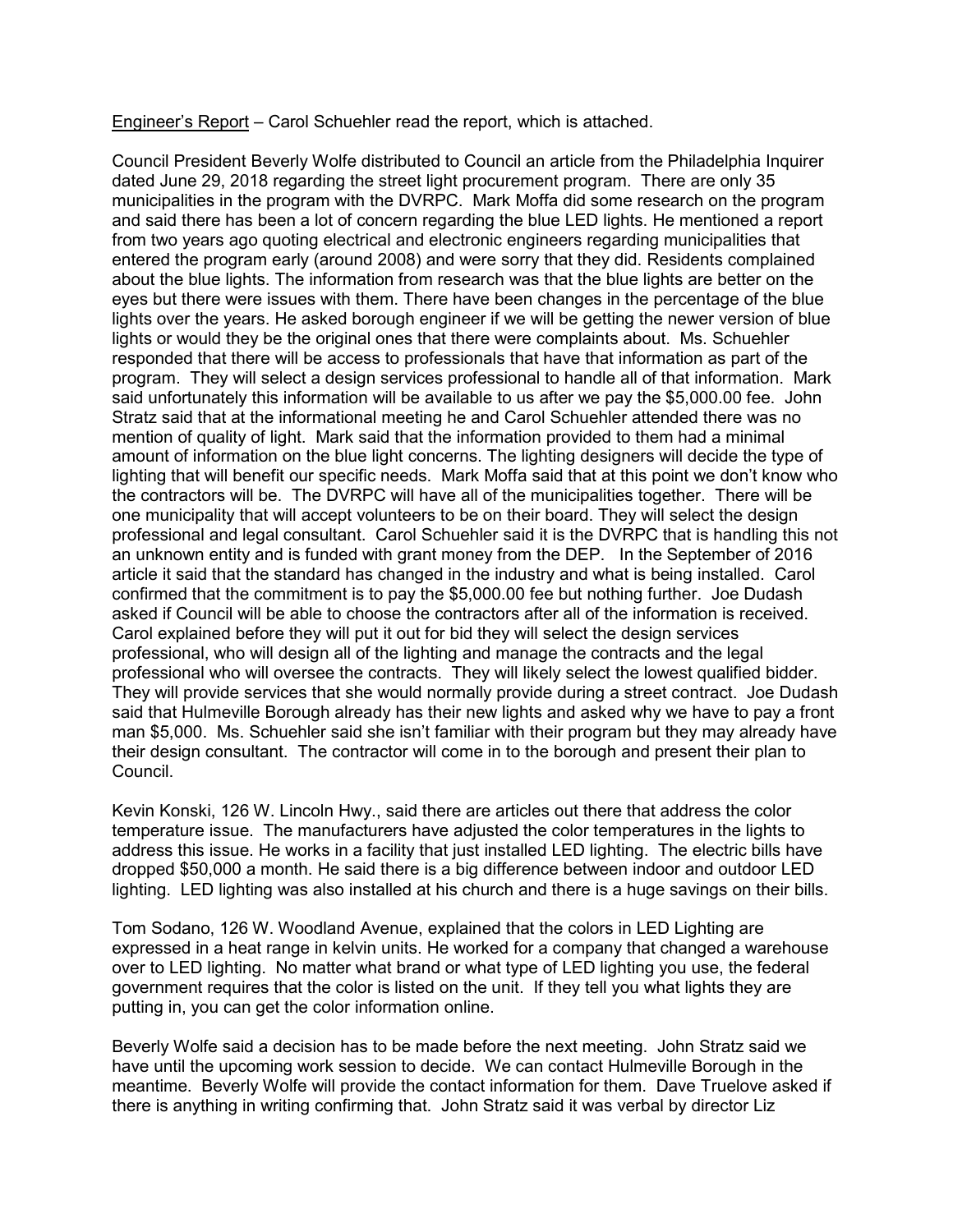Compitello. Mrs. Wolfe will ask for it to be confirmed in writing. Laura Germain asked if he reviewed the AMA LED Guidelines. Mark said no, but the information he reviewed referenced the AMA Guidelines. Mark Moffa said that some of the towns listed are already in the program in 2017 and suggested checking with them to see how the process is going. Carol Schuehler said that some of the municipalities already participating were in attendance at the meeting she and Mr. Stratz attended because they are coming back to join in the next round. Springfield Township in Montgomery County was one of them. There was positive feedback. Beverly Wolfe said this should be deferred to the 8/20 work session so Council can review all of the information.

MOTION BY JOHN STRATZ TO TABLE THE MOTION TO APPROVE AND SIGN THE REGIONAL STREETLIGHT PROCUREMENT PROGRAM; LETTER OF INTENT TO PARTICIPATE IN DVRPC'S REGIONAL STREETLIGHT PROCUREMENT PROGRAM. SECONDED BY MARK MOFFA. All ayes, motion carried.

President Wolfe asked for an update on the Lincoln Hwy. issues. On a couple of occasions certain property owners along Business 1/Lincoln Highway have sent the Borough a document from PennDOT entitled "Regulations and Policies" wherein PennDOT summarizes its duties under the 1945 State Highway Law. Specifically, the document contains a bullet point stating:

**Boroughs and Incorporated Towns (Bloomberg)** – Section 513 of the State Highway Law of 1945, 36 P.S. §670-513, gives the Secretary of Transportation the power to determine the width and type of maintenance activities PennDOT will perform. PennDOT's curb-to-curb maintenance policy was upheld as in conformance with this section in O'Brien v. Borough of Jeannette, 194 A. 314 (Pa. Super. Ct. 1937).

First, the interpretation that PennDOT is responsible for the curbs and sidewalks is not supported by this statement. It merely states PennDOT will determine what work it will perform in Boroughs. To date, we have received no indication that PennDOT will be doing this work.

Second, Section 513 provides that "[t]he department shall, at the expense of the Commonwealth, improve or reconstruct and maintain all State highways within boroughs and incorporated towns, to such width and of such type as shall be determined by the secretary." 36 P.S. §670-513. Again, the State Highway law vests the discretion as to the type of work performed with the Secretary, i.e. PennDOT.

Third, the O'Brien case, which predates the State Highway Law of 1945, cited to an older statute not unlike Section 513. The Superior Court stated that "[w]e agree with the court below that 'a street within a borough is none the less a borough street because the State Highway Department may have constructed it at the expense of the state." O'Brien, 194 A. at 317. Moreover, "the act provides that the secretary of highways shall determine the width of any road, street or highway in boroughs or incorporated towns that shall be improved, reconstructed, and maintained by the Department of Highways. In fixing North Third street as part of the state highway route, it does not follow that the entire street including the sidewalks becomes a part of such highway. .... the Highway Department maintained only the portion between the curbing. It follows that the sidewalks remained under the control of the borough and it is therefore responsible for their condition. Id. at 317-18.

Fourth, PennDOT has issued a series of FAQs through their various district offices. District 6 serves Bucks County and their FAQ page states: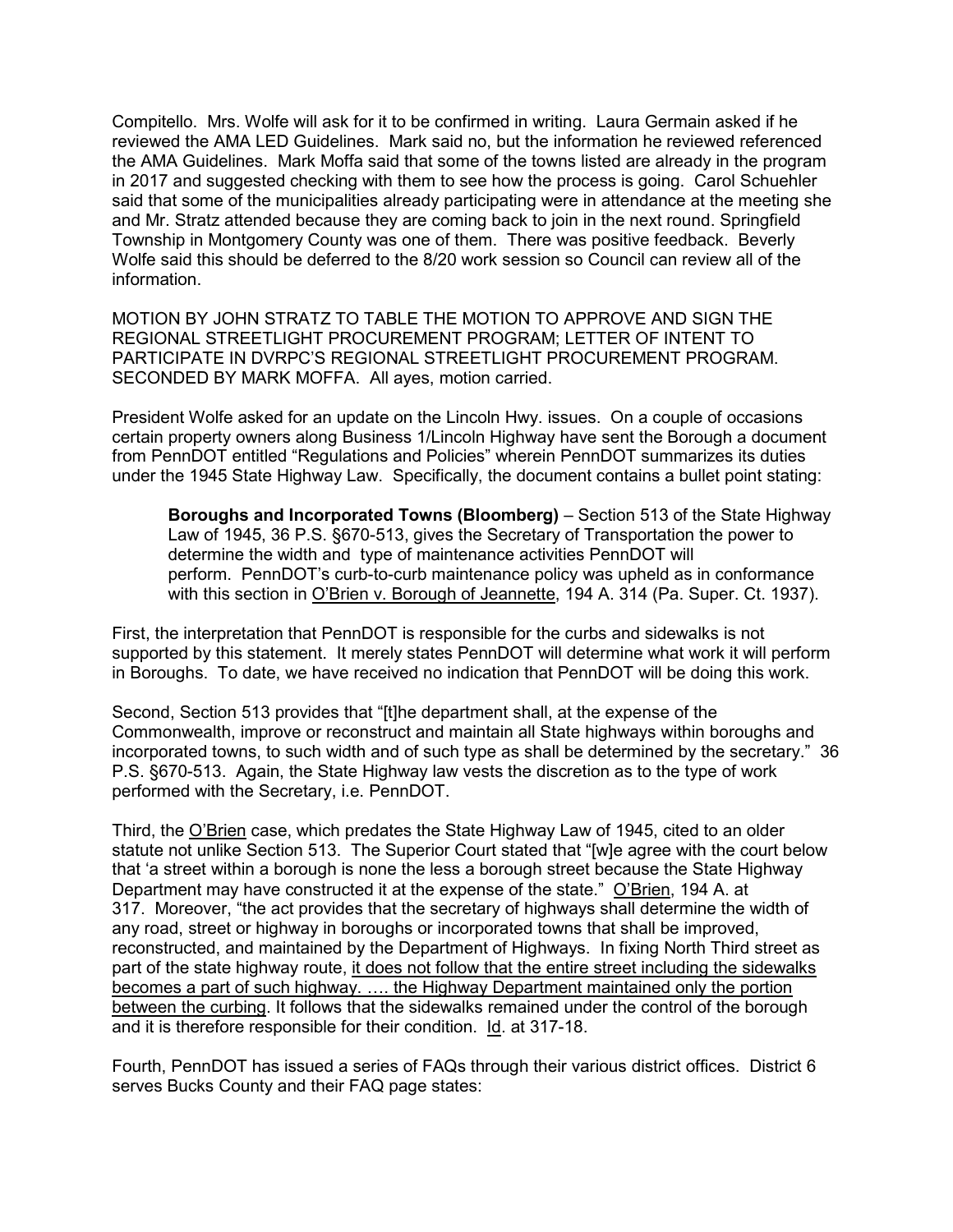## **Why does PennDOT not replace curbs and sidewalks?**

By Pennsylvania State law, the local municipality or property owner is responsible for the maintenance or installation of curbing and

sidewalk.

Fifth, as for any argument that might subsequently be raised that it would be the Borough's responsibility to redo the curbs and sidewalk, the Borough Code provides:

"The borough may also require owners of property abutting on any street or State highway to grade, construct, drain, pave and repave the sidewalk, curb or gutter and keep them in repair and in safe and usable condition along the property at the grades and under the regulations and specifications as council may prescribe." 8 Pa.C.S. §1801(a)(2).

## Sixth, Penndel's Code provides:

The owner or owners of any, all and every lot or lots of ground in the Borough of Penndel fronting on any street or streets in said Borough upon which a grade has heretofore been or hereafter shall be established by ordinance shall, at their own cost and expense, upon receipt of 30 days' notice in writing from the Borough Council to do so, construct cement concrete curbs and sidewalks along the entire street frontage, with the slope provided for in §350-7 of this article, at the grade elevations established by the Borough and, when so required, shall lay conduits or drainpipes underneath the sidewalk from the property line to the gutter in strict accordance with the provisions and specifications hereinafter contained. §350-8

Carol Schuehler also has the same interpretation and practices they follow as well from an engineering and construction perspective. Dave Truelove did not speak with PennDot directly.

Mr. Konski received information from a representative at PennDot District 6, a full drawing set of Route 1 with an email highlighting what PennDot covers. One thing people miss on this document (you cited North Street) this is the part of the highway that the borough is responsible for unless it has been resolved by adoption of the street as part of the state highway route. He asked PennDot directly, what do they cover. PennDot sent him an email highlighting what is covered through the whole town. Dave Truelove said with this just received tonight, they will have to look into it also from an engineering standpoint. Mr. Konski said there is a whole page that has tabulation for curb installation and deals with removal and installation of the curb.

# Committee Reports:

# *Finance & Administration (Barbara Heffelfinger/Mark Moffa):*

They had a committee meeting on July 23<sup>rd</sup>. Barbara Heffelfinger reported they discussed refinancing the borough's loan balance. They also discussed allocation of funds for the roof, which will be brought up later in the meeting and an emergency generator for the police department. When talking about applying for grants in the future, we have been classified as a distressed community, which will be in our favor when applying for funding. Three years ago we agreed to increase the fire tax one half of a mill over three years. The upcoming budget year will be the end of that agreement. Budget meetings are coming up soon. She requested lists with specific requests from committees by the end of the first week of September. The budget meeting dates will be announced at the September work session. Mark Moffa said they will be meeting with a financial advisor at PLGIT to discuss refinancing on August 13th.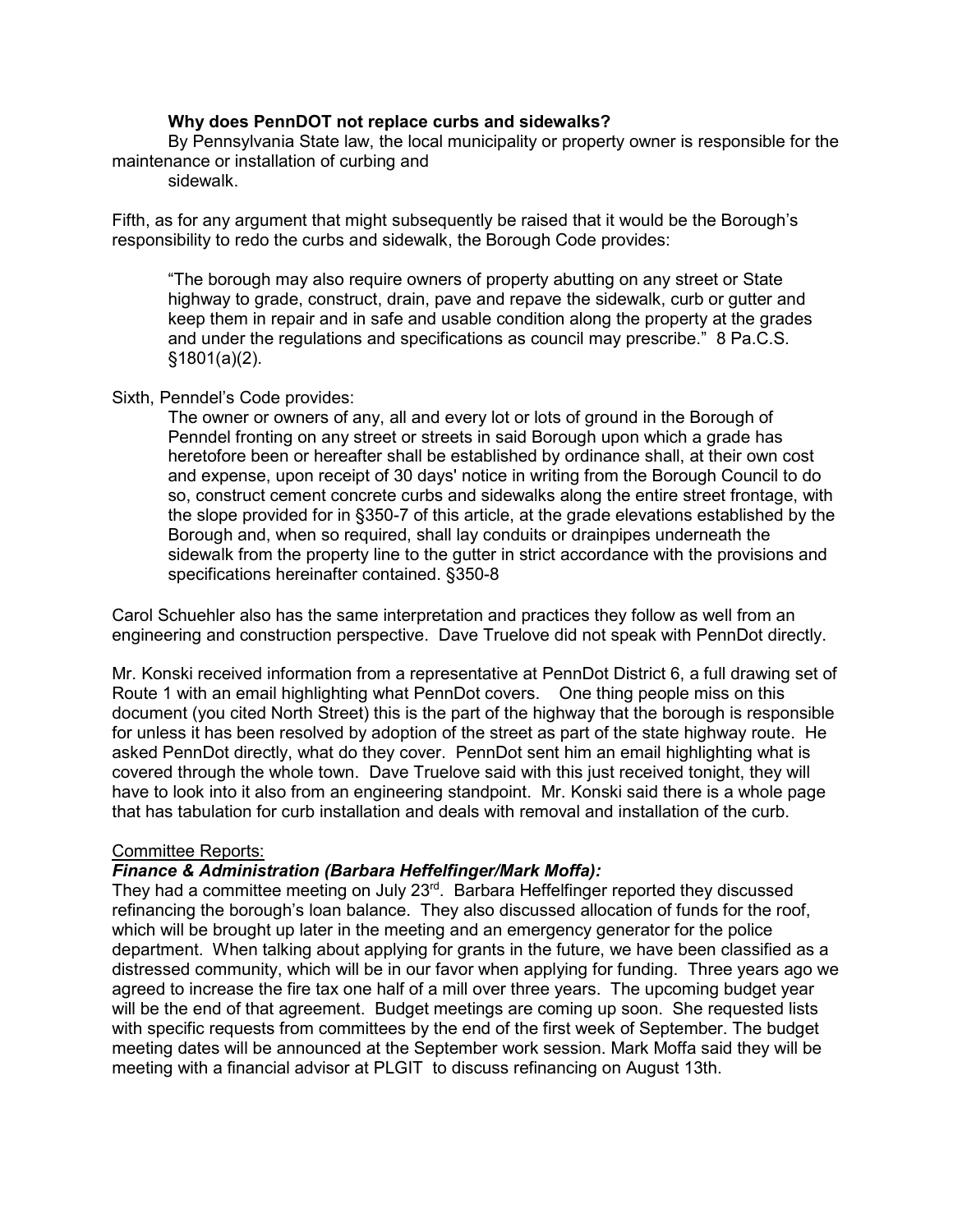# *Insurance, Pensions & Ordinances (Mark Moffa):*

The committees met on July  $25<sup>th</sup>$ . They are looking into alternatives to Brown & Brown of Lehigh Valley and should have more information by the September meeting. They discussed combining some of the regulations on medical marijuana coordinates, group homes, and bamboo together along with the TOD district and revitalization. They will be discussing discrepancies in the fence ordinance along with others provided by Bryan Guthrie from the borough's previous inspection company, Keystone Municipal Services.

# *Public Safety (Joe Dudash):*

Mr. Dudash thanked Officer Ian McAnlis for taking a gun off the street after a robbery in town. The committee met on July 28<sup>th</sup> to discuss the police contract. They will be fact finding and will meet again on August 25<sup>th</sup>. The new police car has arrived and was put into service. He still needs child clearances from some members of Council. Also he met with Steve Lowe and Rich Schramm at the Fire Department and suggested the rest of Council go over to the firehouse also. There is a lot more to firefighting than jumping on the truck and grabbing a hose to put out fires. October  $10<sup>th</sup>$  is fire prevention day and it will be open to the community. The department has some ideas on handling recruiting problems. If anyone knows anyone that is interested, have them contact Steve Lowe.

## *Building & Maintenance (Joe Dudash):*

The Mayor trimmed weeds at the old sewer plant. Mr. Dudash received proposals for roof repair. We are only repairing at this time. He thanked the residents that provided contractor information to him. Dennis and Sons's proposal came in low at \$200.00 to be considered later in the meeting. The roof replacement bids for the 2019 budget have come in and will be distributed to Council.

The emergency landscaping project consists of two entrances to Taddei Woods, the pond, and work to be done at the sewer plant. He thanked Mr. Worthington for the contractor contact information he provided that helped speed up the process. Beverly Wolfe added that the tractor will also be removed. While going out with the contractors, Joe Dudash said he has seen a lot. The pond is becoming a dumpsite. Yard waste and tires have been dumped back there. There is drinking going on back there also. Mr. Dudash thanked the Mayor and Police Chief for agreeing to add extra patrols on Washington Avenue and Holly Avenue. He asked the residents to report anything they see back there to the police department. The police can't be there 24/7. Also someone dumped creek stone in there. Once the property is cleaned up, the DEP will be able to get in there and then we can have it maintained regularly. Mark Moffa asked if there will be more bids on the removal of trash and clean up. Joe responded that there will be more to follow. It is broken down so they can select the services for approval. The weeds growing at the war memorial is included. He thanked Barbara Heffelfinger for taking care of the flowers. Mrs. Heffelfinger said that Karen and Frank Flowers have been taking care of the memorial also.

Donna Heron asked if a community clean up would help. She planted flowers around the entrance sign years ago, which are gone now. Mrs. Heron said that they need to put dunks down there because of the mosquitos. Foxes got the frogs that were helping with the mosquitos. The property was sprayed but it doesn't take care of the larvae.

Contractors are coming in to look at the step at the front of borough hall.

There were only three applicants for the maintenance position. After review of the applications, one will be interviewed.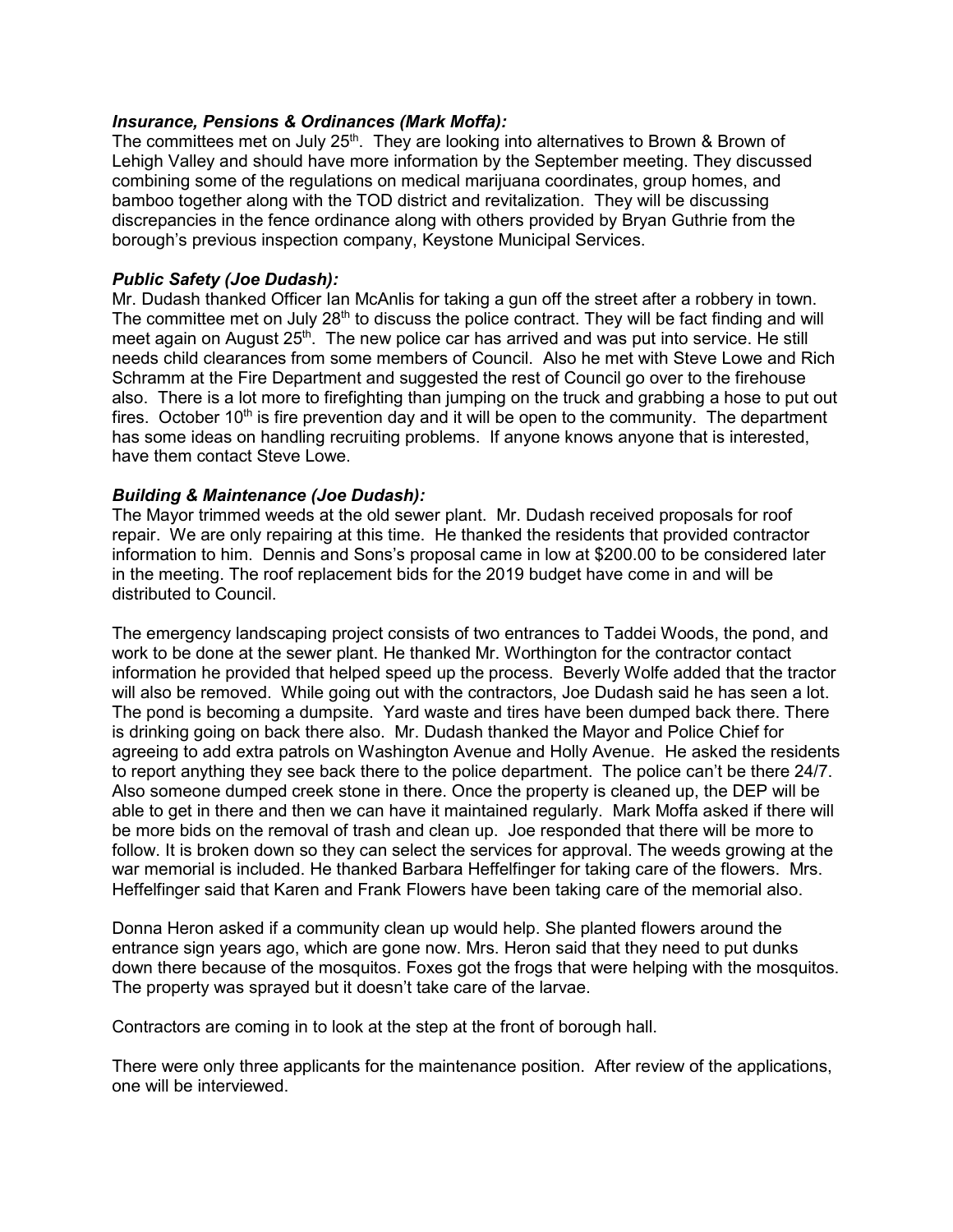### *Refuse (Joe Dudash):*

They are expanding the dumpsites at U.S. Steel. It is closing the Tulleytown site and are expanding the other two sites. In June he recommended we approve the county plan, we aren't getting anything from them now. They will base the decision by population. Middletown Township because of its' size can cancel our decision out. Mr. Dudash said that Councilman Moffa and borough residents helped him decide to vote against it for a couple of reasons. They asked for information from municipalities and asked for feedback. We and our neighboring municipalities did not respond so how did they accurately know what the data was for each town. The main issue is that China not accepting the recyclables. It is going to go back into the landfills so how are we accomplishing anything. The county is getting 85 cents per ton. Most of our trash comes from New Jersey and New York so where is the money going. He feels we should ban plastic. In the past, milk bottles and soda bottles were returned and reused. The county has a 35 percent recycling goal. In five years we have never progressed. Joe thinks the county should have their own facilities. In Lower Makefield, leaves collected in town are taken to a farm which provides mulch for the residents. Lancaster has a big plant that recycles everything. Since 2014, an Israeli company, Elcon Recycling Services, is planning to buy part of U.S. Steel and burn medical waste, specifically electronics and semi-conductor, pharmaceutical, chemical, and metals processing but will not burn radioactive activities or oil and gas fracking. Donna Heron asked if they are going to turn it into energy. Joe responded that it will be trash to energy. It doesn't say anything about where sludge is going.

# *Street & Sewer (John Stratz):*

The committee met on August 1<sup>st</sup> with the Mayor, Council President and Borough Engineer. Their discussion was included with the engineer's report. John thanked Chief Perry and Mayor Winkler for completely reorganizing the school zone in front of Our Lady of Grace School. They met with PennDot about about the intersection and they made the upgrades saving the borough \$8,000.00.

# *Community Relations (Laura Germain):*

The Penndel play dates continue at the recreation field. There have been three with one cancellation due to thunder storms. Attendance has ranged from 12 to 20 children which is a good turnout. This coming Wednesday the theme will be superheroes. Kids are encouraged to dress up as superheroes. There may be a special guest visit by a police officer.

The date for Penndel's Got Talent will be on August  $22<sup>nd</sup>$  at borough hall from 6 to 9 p.m. Some of the acts will be indoors, others will be outdoors. Water will be available. Barbara and Laura will be meeting with some talented Penndel residents. Some residents couldn't attend on the  $22<sup>nd</sup>$ , so there will only be six acts. They are: Tae Kwon Do, history of music, rock and mineral show, heritage society, genealogy, guitar and open mike.

There have been over 500 followers on the borough's Facebook page. They will be discussing the newsletter to be sent out in the fall. If anyone has information for the newsletter, contact Laura Germain.

# *Recreation Board (Laura Germain):*

The July meeting was cancelled. The Rita's Water Ice Fund Raiser will be on August 15th. The football contract will be discussed at the August 20<sup>th</sup> work session.

# *Mark Moffa (Revitalization Task Force):*

The revitalization surveys from the businesses have been returned and sent to the Bucks Co. Planning Commission. The next task force meeting will be sometime in the first two weeks of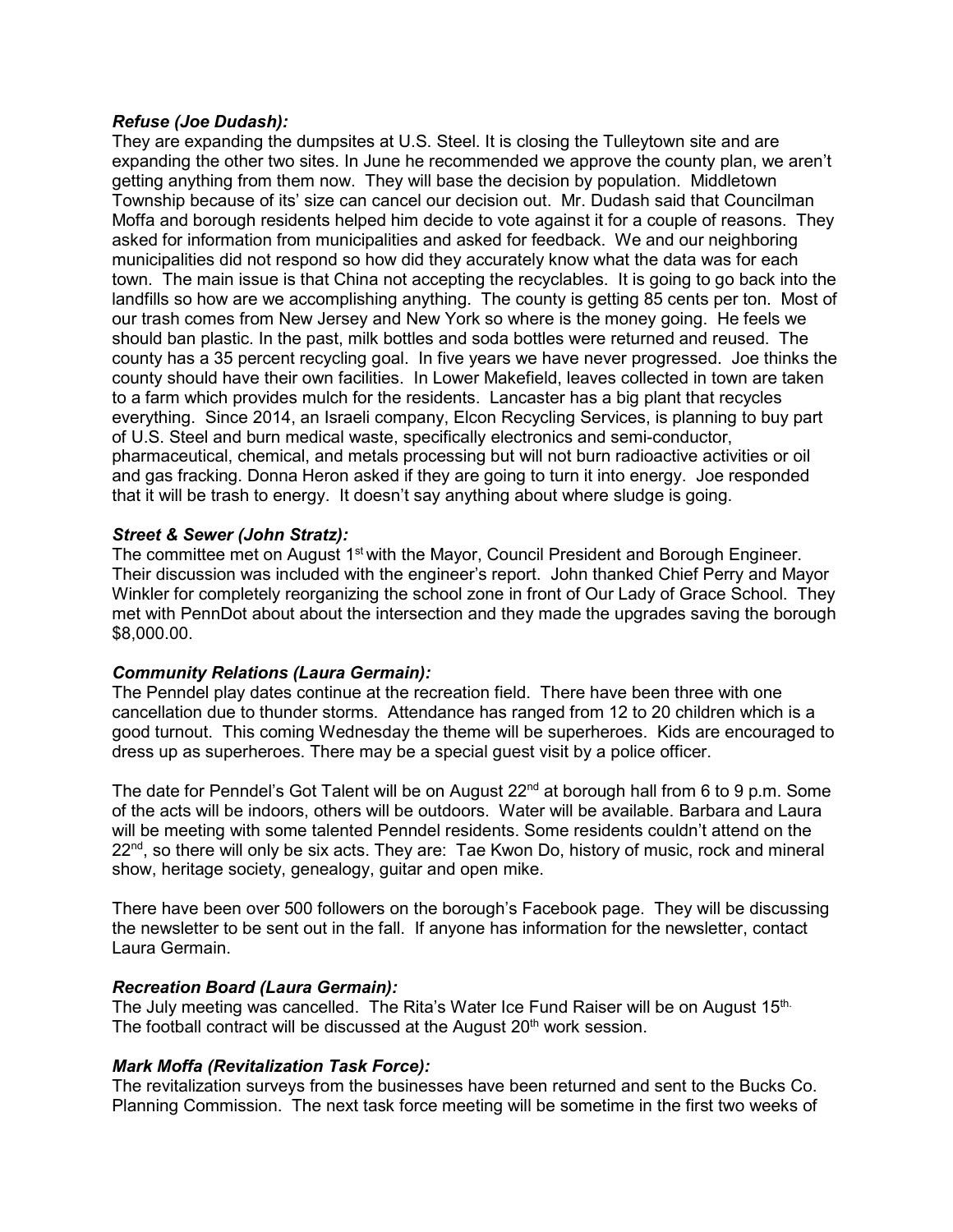September. They will be discussing the results from the survey and the TOD before moving forward.

At the last meeting, there was discussion on dissolving the Long Range Finance Planning Committee, which Mark disagrees with. The committee will be discussing reviving that committee. A couple of changes need to be made to the 2007 resolution that established it. Council will be accepting resumes for anyone interested in becoming a member.

#### New Business

MOTION BY JOE DUDASH TO DISAPPROVE THE FINAL MUNICIPAL WASTE MANAGEMENT PLAN OF BUCKS COUNTY FOR THE PERIOD 2018 THROUGH 2028. SECONDED BY MARK MOFFA. All ayes, motion carried.

Dave Truelove explained that the reasons that Mr. Dudash mentioned are included in the resolution and thanked him for taking the time to thoroughly list the reasons for disapproval. This is one of the better resolutions he has seen of these types.

MOTION BY MARK MOFFA TO APPROVE THE PROPOSAL FROM DENNIS AND SONS' CONTRACTING, INC. IN THE AMOUNT OF \$200.00 FOR ROOF REPAIR AT BOROUGH HALL. SECONDED BY JOE DUDASH. All ayes, motion carried.

MOTION BY BARBARA HEFFELFINGER TO ADOPT RESOLUTION #2018-19 AUTHORIZING COUNCIL PRESIDENT TO SIGN THE PENNDOT APPLICATION FOR TRAFFIC SIGNAL APPROVAL AT HULMEVILLE AVENUE BETWEEN DEHAVEN AVENUE AND CRESCENT STREET. SECONDED BY MARK MOFFA. All ayes, motion carried.

MOTION BY BARBARA HEFFELFINGER TO ADOPT RESOLUTION #2018-20 AUTHORIZING COUNCIL PRESIDENT TO SIGN THE PENNDOT APPLICATION FOR TRAFFIC SIGNAL APPROVAL AT LINCOLN HIGHWAY AND HULMEVILLE AVENUE. SECONDED BY LAURA GERMAIN. All ayes, motion carried.

MOTION BY JOHN STRATZ TO AUTHORIZE BOROUGH ENGINEER TO PREPARE A BID PACKAGE FOR INFLOW AND INFILTRATION INVESTIGATION AND REMOVAL AS PER THE PA SMALL WATER AND SEWER GRANT WE RECEIVED. SECONDED BY BARBARA HEFFELFINGER. All ayes, motion carried.

MOTION BY MARK MOFFA TO ADDRESS THE LETTER FROM THE DEP DATED JULY 13, 2018 REGARDING THE MS4 NPDES APPLICATION. SECONDED BY JOHN STRATZ. All ayes, motion carried.

MOTION BY BARBARA HEFFELFINGER TO APPOINT GEORGE LAMB TO THE REVITALIZATION TASK FORCE. SECONDED BY MARK MOFFA. All ayes, motion carried.

Dave Truelove explained the necessity of appointing a conflict counselor for conflicts that occur for the borough solicitor with different clients. Years ago when Don Williams was the solicitor, Mr. Truelove was the conflict counselor. Currently there are two matters that require special counsel. One being a Right to Know Request that we found out after it was submitted by a client of his firm. Due to the press for time it needed to be approved. The second being the upcoming waste hauler contract. Hill Wallack does work for Waste Management. It would not be appropriate for his firm to perform the required work. It is appropriate for a firm that does a lot of municipal government work to be appointed. Rudolph Clarke represents Bensalem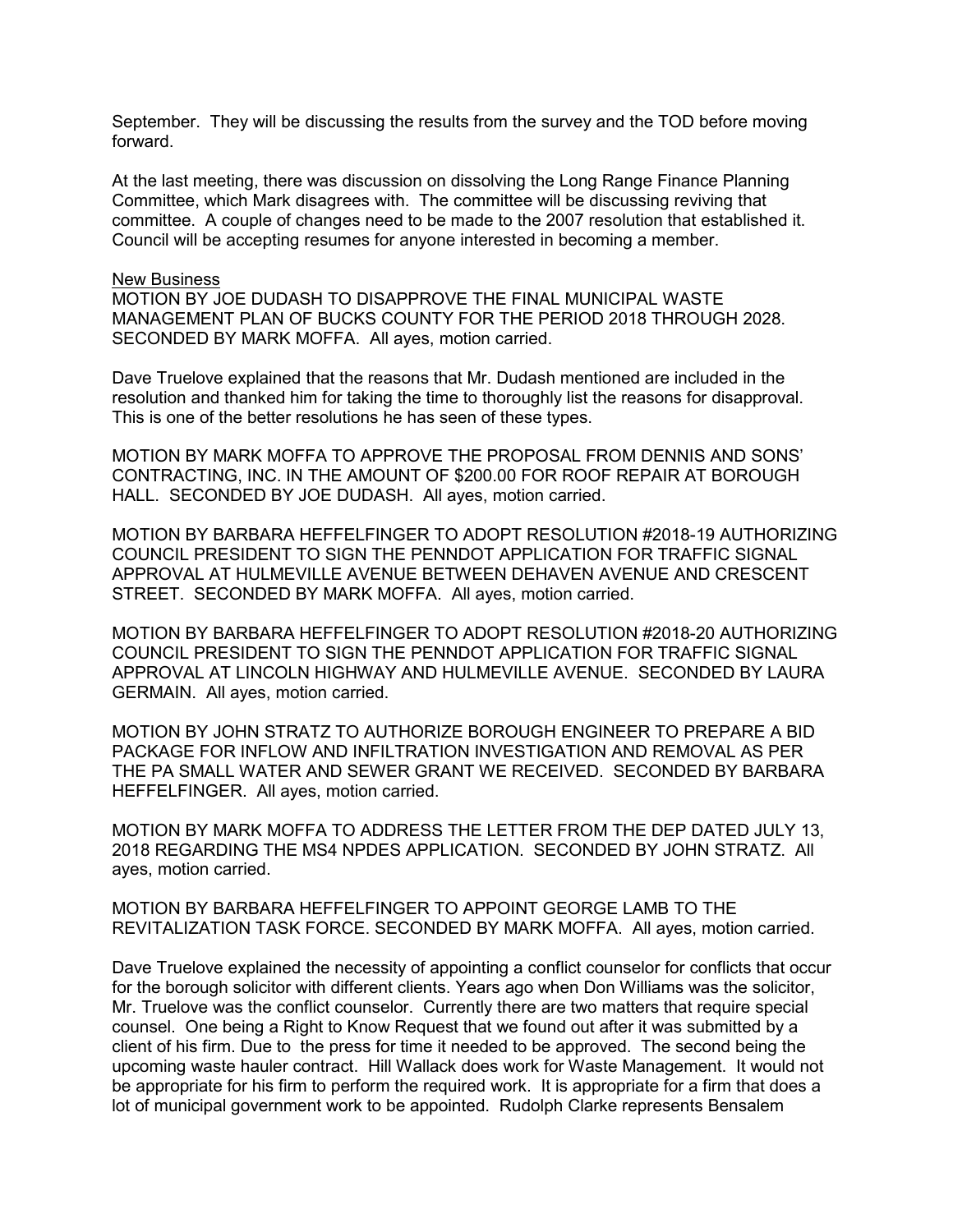Township, Falls Township, and numerous public entities, authorities, and school districts throughout Bucks and Montgomery Counties. He has worked with them in other capacities in the past and recommends the firm for special counsel.

MOTION BY BARBARA HEFFELFINGER TO APPOINT RUDOLPH CLARKE, LLC AS SPECIAL COUNSEL FOR BOROUGH MATTERS AS NECESSARY. SECONDED BY MARK MOFFA. All ayes, motion carried.

An audience member asked what it will cost the borough. Dave Truelove responded that it is \$130.00 an hour (\$10 more than his hourly fee), which is a good proposal.

Dave Cahill asked the borough solicitor if he represented the borough on a Right to Know Request when Don Williams had a conflict. Dave Truelove acknowledged that he had. Mr. Cahill said Lloyd Patton is still waiting on that information from six years ago. Dave Truelove said he was not aware of that.

Beverly Wolfe announced that there is a zoning hearing board meeting on August  $15<sup>th</sup>$  for the Wawa project. She would like council to consider having a representative from Hill Wallack attend to observe and report back to Council. Dave Truelove said this is not for opposition of the requests but to participate, clarify issues or answer questions that may help the process move along. The project has been around for quite a while and variances are being requested for certain relief.

MOTION BY MARK MOFFA TO APPROVE A REPRESENTATIVE FROM HILL WALLACK TO ATTEND THE ZONING HEARING BOARD MEETING FOR WAWA ON AUGUST 15, 2018. SECONDED BY JOE DUDASH. All ayes, carried.

John Stratz asked how our attorney's presence differs from the zoning hearing board's attorney attending. Dave Truelove explained that the zoning hearing board's attorney advises the board on any legal issues that arise. Hill Wallack is attending due to the nature and complexity of the project to assist with any questions on the borough's behalf, for example, highway easements. Mark Moffa added he was on the Zoning Hearing Board in Lower Makefield for three years and said it is not uncommon for this to happen.

Dave Cahill asked if the previous plans changed and all previous plans submitted are null and void. Dave Truelove said no, this is a variance for allowed use for one particular part of the property to be allowed in a particular zoning district. He said the plan is the same, it will enable the project to move forward. Dave Cahill said that Rite Aid is no longer going to be there so he knows the plans will be changed. Mr. Truelove said there haven't been any new plans yet submitted for the land development process. If they plan to, this may be a step in that direction. The basic footprint for the Wawa is the same. It's just to utilize the property in a way that enables them to use the entire property. There are different property owners involved with this project. This is a step, not the final step for this project. If they don't get this relief, that may involve other options. Dave Cahill said the first set of plans approved had a Rite Aid and a Wawa. Dave Truelove again confirmed that there hasn't been any new plans submitted through the land development process. He said it is possible they want to make sure they can get the variances before drawing new plans. Dave asked if the Zoning Hearing Board meeting on 8/15 involves Thompsons Motors. Mr. Truelove said yes it does. It involves relocating Thompsons to a different zoning district.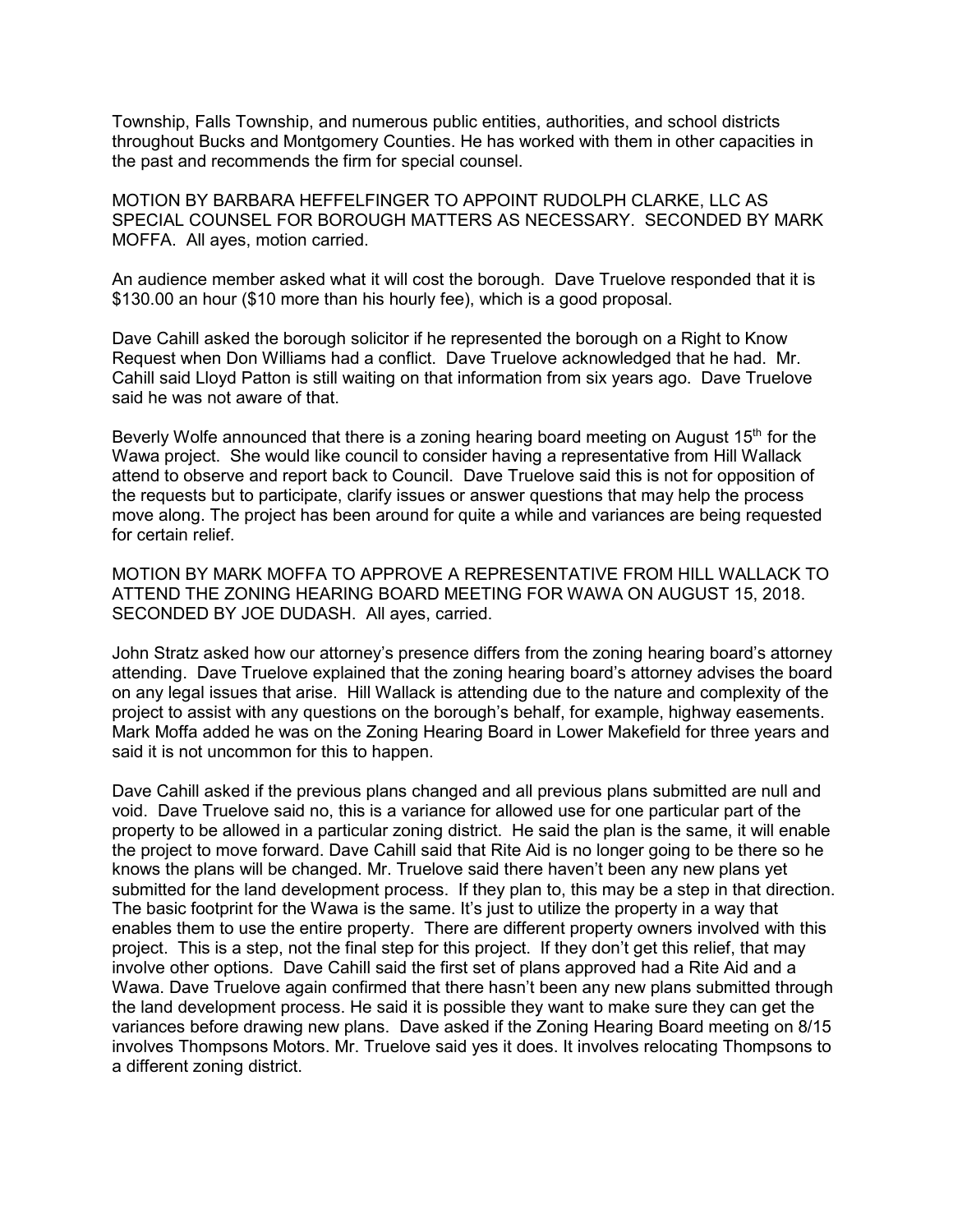Beverly Wolfe announced that the borough entered into an agreement with the Bucks County Redevelopment Authority to assist us in grant funding applications for infrastructure and roads. The first application was submitted on July 31<sup>st</sup> for a Multi-Modal Transportation Fund Grant which would include fixing borough roads in the downtown area and infrastructure for approximately 2 million dollars. We won't find out for a couple of months if we are approved. Letters of support were submitted on behalf of the borough and were included with the application.

### Persons to be heard

*Kevin Konski, 126 W. Lincoln Hwy.*, asked why PA One Call wasn't called for the concrete work on Lincoln Hwy. A gas main was broken during the process at an adjacent property. Carol Schuehler responded that it is state law that it is the contractor's responsibility to notify PA One Call at least three days in advance of excavation. If there is a design plan on the job, the designer also contacts PA One Call. There was no design plan on this project.

*Donna Heron, 475 Washington Avenue,* said that if you drive down Woodland Avenue from Hulmeville Avenue or from Bellevue Avenue during bus time between 3:30 and 4:00 pm. you can't get down the road because parents are parked on both sides of the road. She is requesting it be parking only on one side. Beverly Wolfe said we will look into this. Mark Moffa said they can be ticketed for parking the wrong way. Chief Perry said when they are in the school zone, they will be more mindful of the situation.

*Tom Sodano, 126 W. Woodland Avenue,* said he asked Chief Sciscio six times and the Mayor to have officers mention to parents that they are endangering their children when parked the wrong way. Chief Perry said when they are at a walk-through of the school he will ask the principal if they can get word out to parents about parking.

*Dave Cahill, 462 Cynthia Avenue,* said he is waiting for an answer from Carol about the sewer lateral question he asked at a prior meeting about breaks or repairs needed at the borough's part of the lateral during inspection. Carol responded that she reported at a previous meeting that they reviewed the ordinance. The private lateral is from the house to either the curb line or to the trap. The lateral from the trap to the main belongs to the borough. The videoing is required when there is a transfer in ownership is from the house to the main. Since viewing the video footage, there hasn't been a case where there was a problem in the borough's portion of the lateral. She assumes that when that occurs, the borough will share some responsibility but she hasn't come across that yet.

Mr. Cahill asked Laura Germain if she lives at 43 Holly Avenue and if she put a second floor addition above her garage. Laura responded yes, her husband submitted the necessary permits, which are on file. One contractor started the job then they switched to a different contractor to complete the work. Dave Cahill said that a resident that wanted to put an addition above their garage had to appear before the Zoning Hearing Board. He asked why she didn't have to go in front of the board for a variance. Laura said that all of the paperwork was done before she was on council if that is what he is insinuating. He asked why she didn't have to go in front of the Zoning Hearing Board. Her husband called the contractor and he came out and told him what permits he needed to apply for and her husband submitted the required permit applications. She said if there was something else she was supposed to do, she wasn't aware of it.